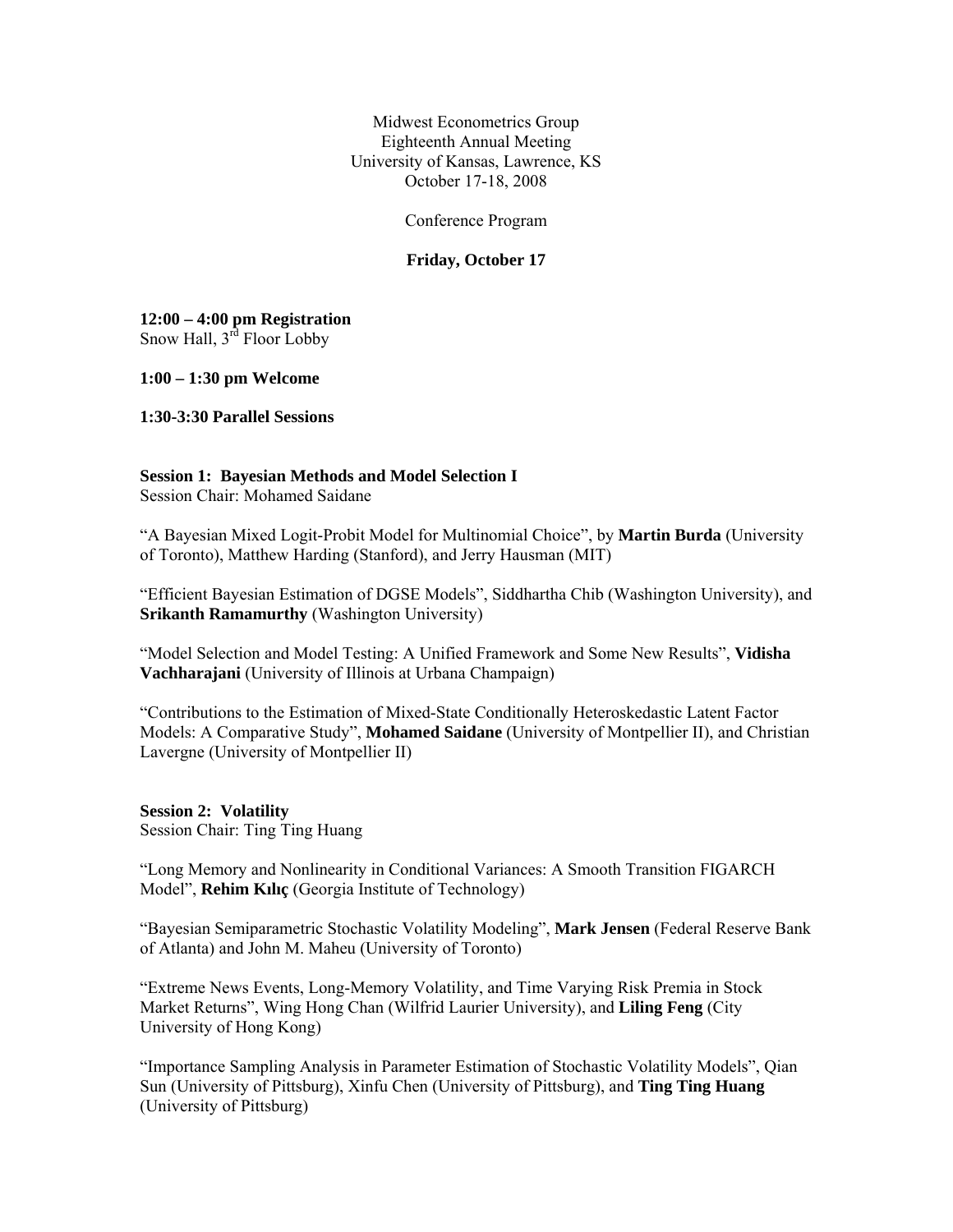## **Session 3: Panel Data I**

Session Chair: Bertrand Hounkannounon

"Missing Data in Panel Data Models", **Jason Abrevaya** (University of Texas)

"New Nonparametric Estimation of the Marginal Effects in Fixed-Effects Panel Models: An Application to the Environmental Kuznets Curve", Yoonseok Lee (University of Michigan) and **Debasri Mukherjee** (Western Michigan University)

"Penalized Quantile Regression Estimation for a Model with Endogenous Individual Effects", **Carlos Lamarche** (University of Oklahoma)

"Bootstrap for Panel Regression Models with Random Effects", **Bertrand Hounkannounon** (Université dé Montréal)

# **Session 4: Forecasting I**

Session Chair: Eleonora Granziera

"Nested Forecast Model Comparisons: A New Approach to Testing Equal Accuracy", Todd E. Clark (Federal Reserve Bank of Kansas City) and **Michael W. McCracken** (Board of Governors of the Federal Reserve System)

"Integrated Variance Forecasting: Model-Based vs. Reduced-Form", **Natalia Sizova** (Duke University)

"A New Forecast Approach in Vector Autoregression Models with an Application to U.S. Nonfarm Payroll Employment", Allan W. Gregory (Queen's University) and **Julia Hui Zhu** (Queen's University)

"A Predictability Test for a Small Number of Nested Models", **Eleonora Granziera** (University of Southern California), Kirstin Hubrich, and Roger Moon.

**3:30 – 4:00 Break**  Snow Hall, 3rd Floor Lobby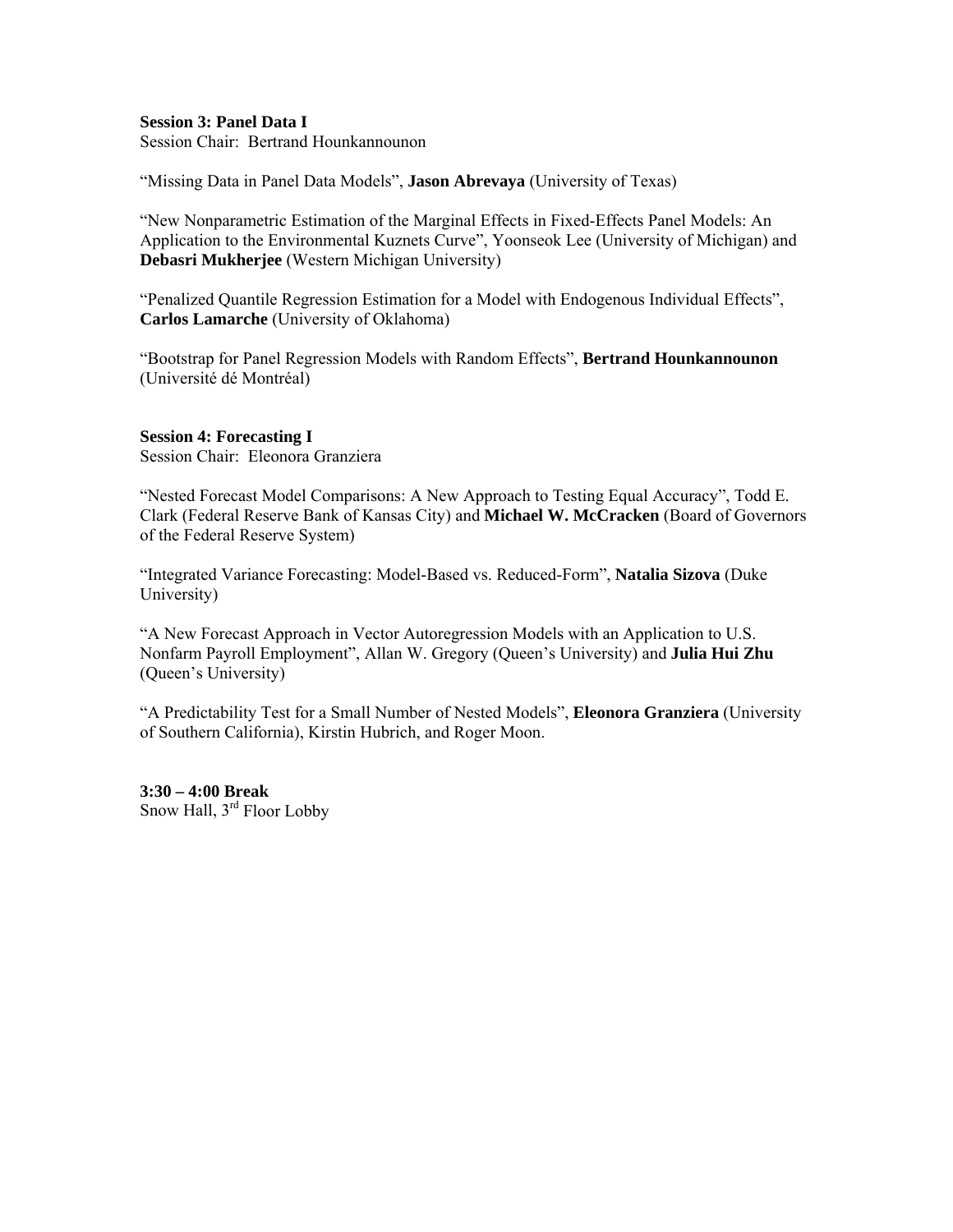### **4:00-5:30 Parallel Sessions**

## **Session 5: Econometric Theory I**

Session Chair: Yong Bao

"More Efficient Estimation Under Non-Normality when Higher Moments do not Depend on the Regressors, Using Residual Augmented Least Squares", **Kyung So Im** (FDIC) and Peter Schmidt (Michigan State University)

"m-Testing of Model Specification in Many Groups", **Shinichi Sakata** (University of British Columbia)

"On Skewness and Kurtosis of Econometric Estimators", **Yong Bao** (Purdue University) and Aman Ullah (University of California, Riverside)

# **Session 6: Time Series I**

Session Chair: Sung Y. Park

"Regression Models with Mixed Sampling Frequencies", **Alena Andreou** (University of Cyprus), Eric Ghysels (University of North Carolina), and Andros Kourtellos (University of Cyprus)

"Valid Inference for a Class of Models Where Standard Inference Performs Poorly: Including Nonlinear Regression, ARMA, GARCH, and Unobserved Components", **Jun Ma** (University of Alabama) and Charles Nelson (University of Washington)

"Estimation of Conditional Value at Risk under Regression Quantile", **Sung Y. Park** (WISE, Xiamen University)

## **Session 7: Exchange Rates**

Session Chair: Luciana Juvenal

"Testing the Bounds: Empirical Behavior of Target Zone Fundamentals", **J**. **Isaac Miller** (University of Missouri)

"PPP Strikes Out: The Effect of Common Factor Shocks on the Real Exchange Rate", Nelson C. Mark (University of Notre Dame and NBER) and **Donggyu Sul** (University of Aukland)

"Nominal Shocks and Real Exchange Rate Fluctuations", **Luciana Juvenal** (Federal Reserve Bank of St. Louis)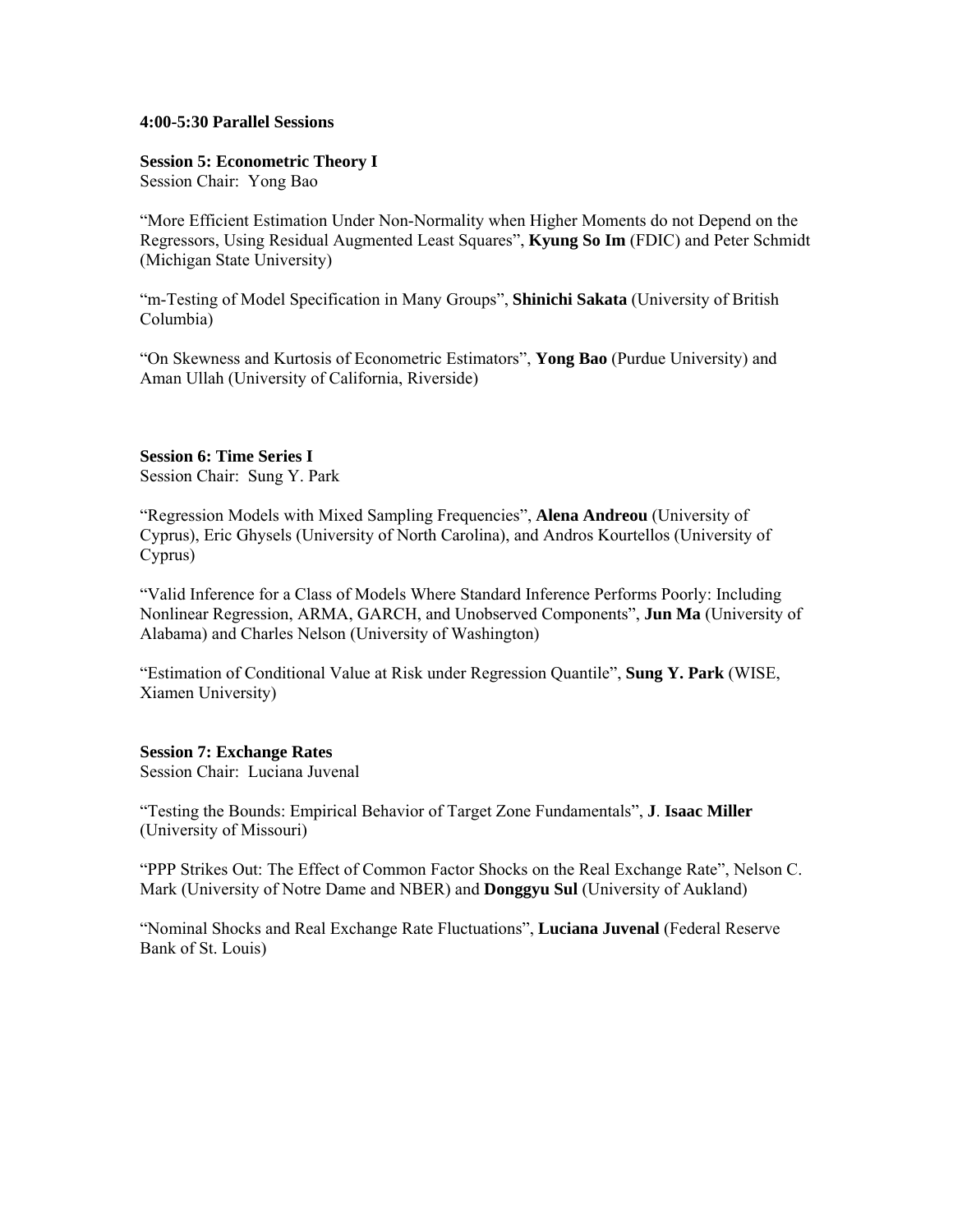#### **Session 8: Macroeconomics I**

Session Chair: Omer Bayar

"Macroeconomic Variables, Euler Equation and Future Returns on Treasury Bonds: (Semi) Nonparametric Investigation", Ai-ru (Meg) Cheng (UC Santa Cruz) and **Yuriy Kitsul** (Georgia State University)

"Are IMF Lending Programs Effective? A Panel VAR Approach with Switching Policy Reactino Functions and Participation Selection", **Shigeru Iwata** (University of Kansas) and Hiroshi Murao (Aomori Public College)

"An Empirical Analysis of Intertia in Discount Rate Policy", **Omer Bayar** (University of Tennessee)

#### **Reception 6:00 – 7:00**

Kansas Union, Kansas Room

#### **Dinner 7:00**

### **After Dinner Presentation: Mark Watson (Princeton University)**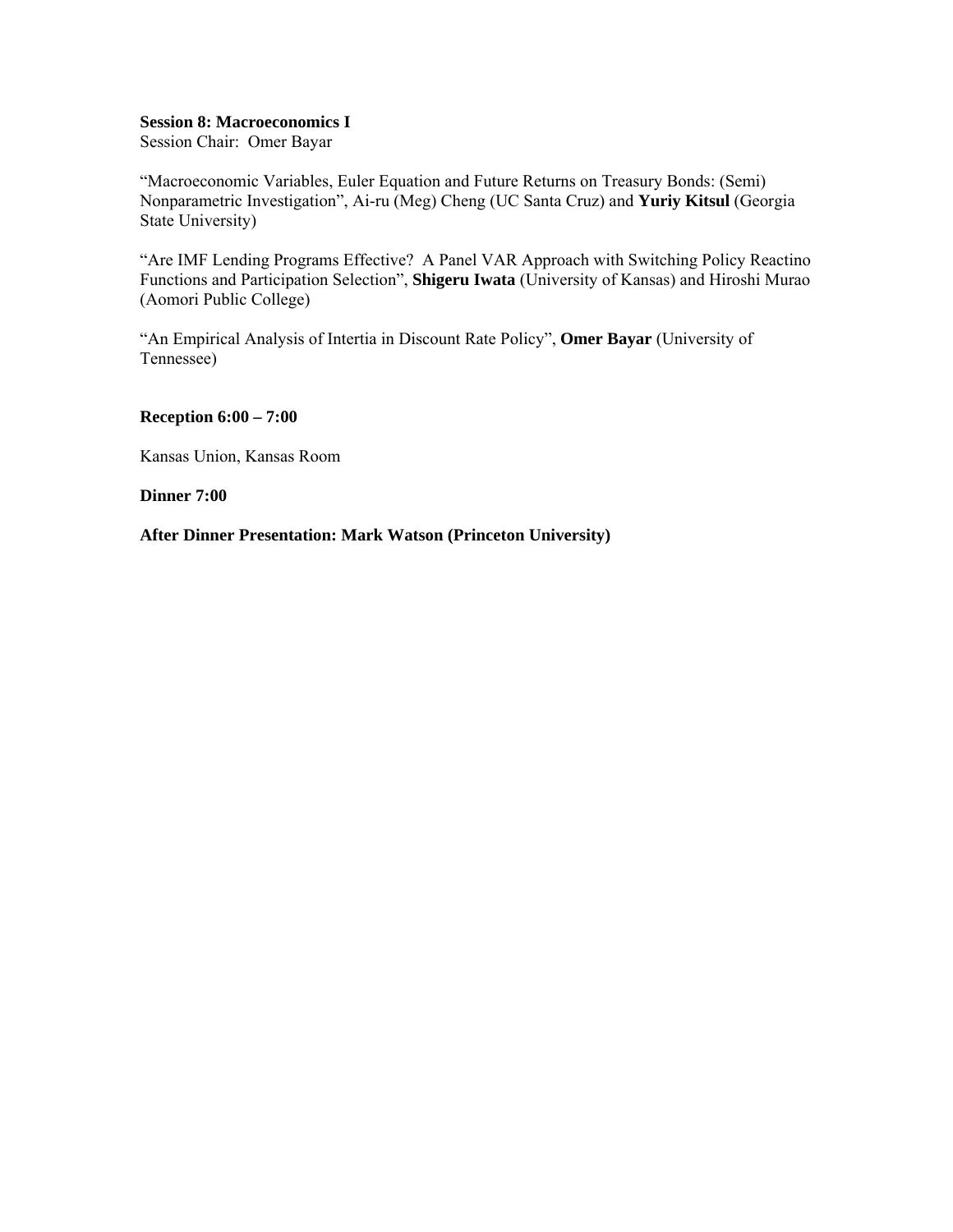### **Saturday, October 18**

**7:30-8:30 Breakfast**  Snow Hall

**8:30 – 10:00 Parallel Sessions** 

## **Session 9: Time Series II**

Session Chair: Ryan Greenaway-McGrevy

"IV Unit Root Tests with ARMA Errors", **Junsoo Lee** (University of Alabama) and Mark Wohar (University of Nebraska-Omaha)

"A Robust, Uniformly Most Powerful Unit Root Test", **Jeffrey A. Mills** (University of Cincinnati)

"Estimating the Number of Common Factors in Serially Dependent Approximate Factor Models", **Ryan Greenaway-McGrevy** (Bureau of Economic Analysis), Chirok Han (University of Aukland), and Donggyu Sul (University of Aukland)

# **Session 10: Nonparametric I**

Session Chair: Alfonso Flores-Lagunes

"Nonparametric Multiplicative Bias Correction for Kernel Density Estimation on the Unit Interval", **Masayuki Hirukawa** (Northern Illinois University)

"Integrated Conditional Moment Tests for Parametric Conditional Distributions", Herman J. Bierens (Pennsylvania State University) and **Li Wang** (Pennsylvania State University)

"Nonparametric Identification of Net or Direct Causal Effects", Carlos A. Flores (University of Miami) and **Alfonso Flores-Lagunes** (University of Florida)

# **Session 11: Bayesian Methods and Model Selection II**

Session Chair: George Chang

"Semiparametric Bayesian Approache to ZINB with Multi-level Random Effects: Analysis of Patent Data", **Shiferaw Gurmu** (Georgia State University) and Pulak Ghosh (Emory University)

"A Direct Monte Carlo Approach for Bayesian Analysis of the Seemingly Unrelated Regression Model", Arnold Zellner (GSB University of Chicago) and **Tomohiro Ando** (GSB University of Chicago)

"Bayesian Portfolio Choice with Insufficient Sample Information", **George Chang** (Grand Valley State University)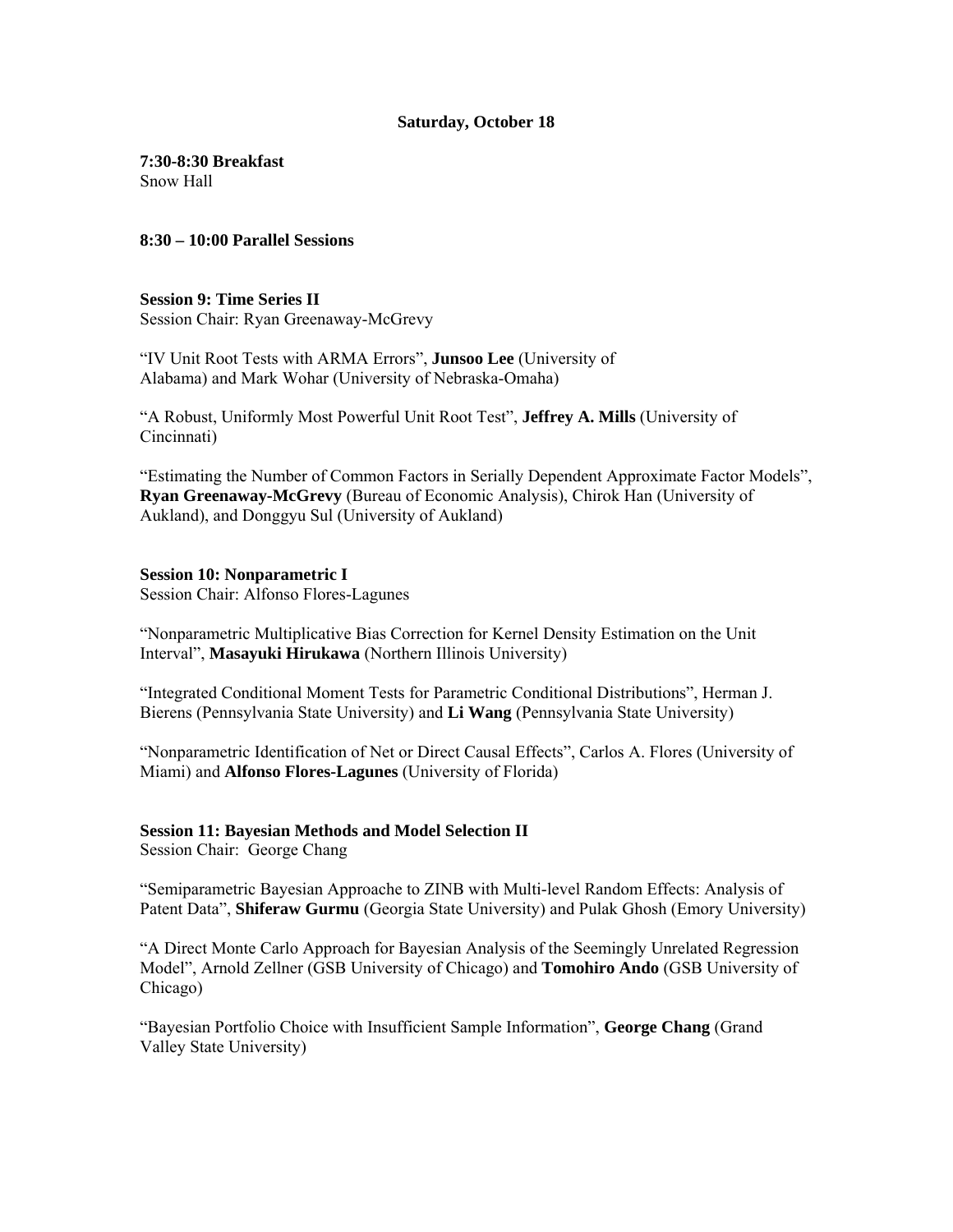# **Session 12: Inflation**

Session Chair: Heather L.R. Tierney

"Testing for Convergence Using Multivariate Approach Panel Data Methods with an Application to the Euro-zone Inflations", **Claude Lopez** (University of Cincinnati) and David H. Papell (University of Houston)

"Is Inflation an International Phenomenon?" Christopher J. Neely (Federal Reserve Bank of St. Louis) and **David E. Rapach** (Saint Louis University)

"A Local Examination for Persistence in Exclusions-from-Core Measures of Inflation Using Real Time Data", **Heather L.R. Tierney** (College of Charleston)

**10:00-10:30 Break**  Snow Hall, 3<sup>rd</sup> Floor Lobby

# **10:30-12:00 Parallel Sessions**

# **Session 13: Financial Econometrics I**

Session Chair: Stefan Jacewitz

"Spurious Regressions in Technical Trading: Momentum or Contrarian?" **Motosugu Shintani** (Vanderbilt University), Tomoyoshi Yabu (University of Tsukuba), and Daisuke Nagakura (Bank of Japan)

"Long-Run Consumption Risk and the Real Yield Curve", **Shu Wu** (University of Kansas)

"Testing for No Arbitrage in Continuous Time: A Resolution to the Forward Premium Anomaly", **Stefan Jacewitz** (Texas A&M University), Hwagyun Kim (Texas A&M University), and Joon Y. Park (Texas A&M University)

# **Session 14: Econometric Theory II**

Session Chair: Victor Aguirregabria

"Efficient Estimation Despite Heteroskedasticity: Map from Numerical Values to Time Domain", **H.D. Vinod** (Fordham University)

"Set Estimation and Inference with Models Characterized by Conditional Moment Inequalities", **Kyoo il Kim** (University of Minnesota)

"Estimation of Dynamic Discrete Games when Players' Beliefs are not in Equilibrium", **Victor Aguirregabria** (University of Toronto) and Arvind Magesan (University of Toronto)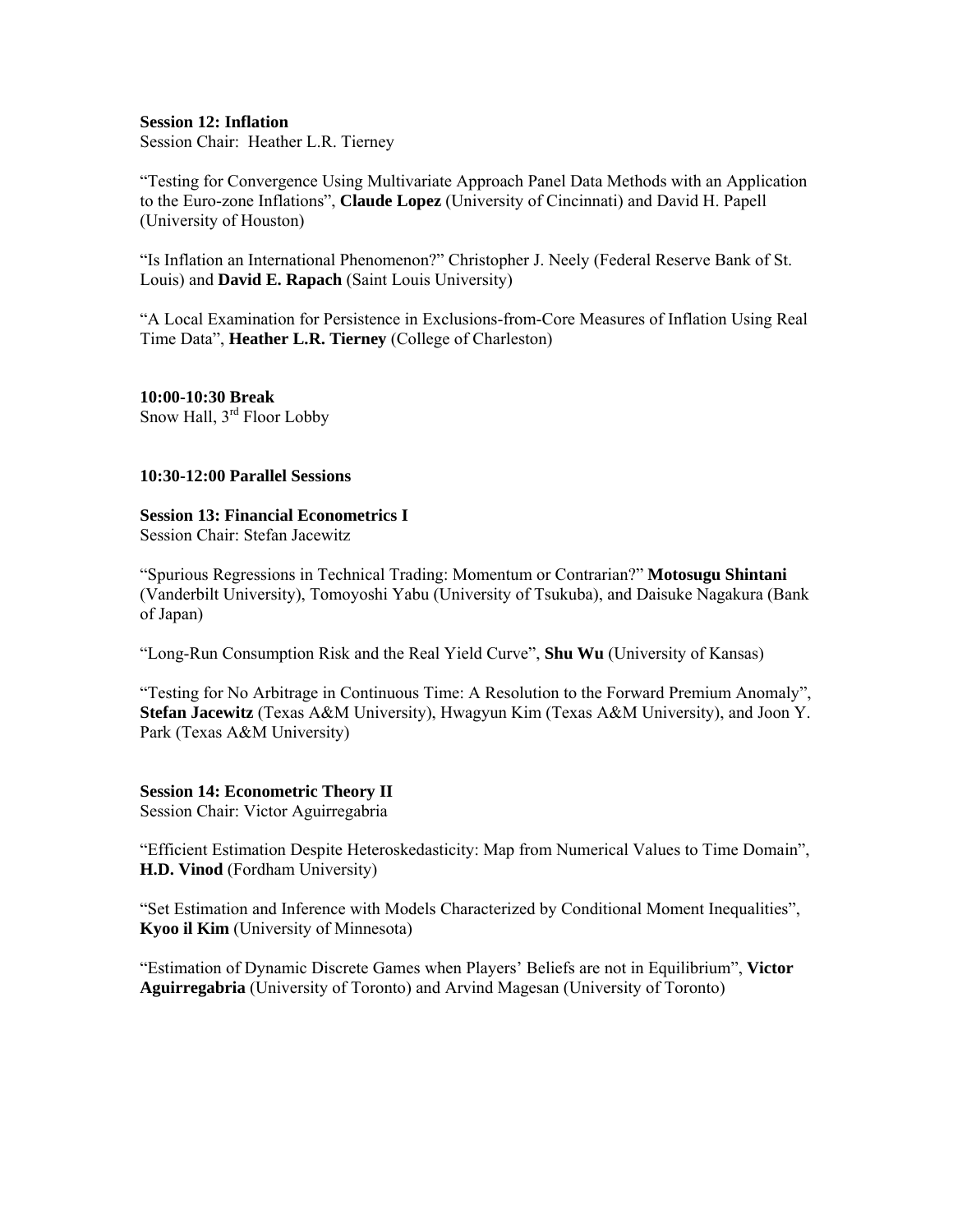## **Session 15: Microeconometrics I**

Session Chair: Jing Liu

"Binary Choice Models with Social Interactions under Heterogeneous Rational Expectations", Lung-fei Lee (Ohio State University), Ji Li (Captial One), and **Xu Lin** (Tsinghua University).

"Sharp Bounds on the Distribution of the Treatment Effect in Switching Regime Models", Yangin Fan (Vanderbilt University) and **Jisong Wu** (Vanderbilt University).

"Money and Marriage: Implications of Wage Inequality on Marriage Outcomes", **Jing Liu** (University of Texas)

# **Session 16: Macroeconomics II**

Session Chair: Logan J. Kelly

"Statistical Contribution of Business Cycle Indicators in Nowcasting Business Cycle Regimes", **Arabinda Basistha** (West Virginia University)

"The Impact of Fiscal Expansions on Private Spending: A Two-Sector Real Business Cycle Approach", **Victor J. Valcarcel** (Texas Tech University)

"Measuring the Economic Stock of Money", **Logan J. Kelly** (Bryant University)

**12:00 – 1:30 Lunch** 

### **1:30-3:00 Parallel Sessions**

# **Session 17: Econometric Theory III**

Session Chair: Youngki Shin

"Credible Two-Stage Least Squares Inference with Possibly-Flawed Instruments", **Richard A. Ashley** (Virginia Polytechnic Institute and State University)

"A Unified Approach to Validating Univariate and Multivariate Conditional Models in Time Series", **Bin Chen** (University of Rochester) and Yongmiao Hong (Cornell University and Xiamen University)

"Length-bias Correction in Transformation Models", **Youngki Shin** (University of Western Ontario)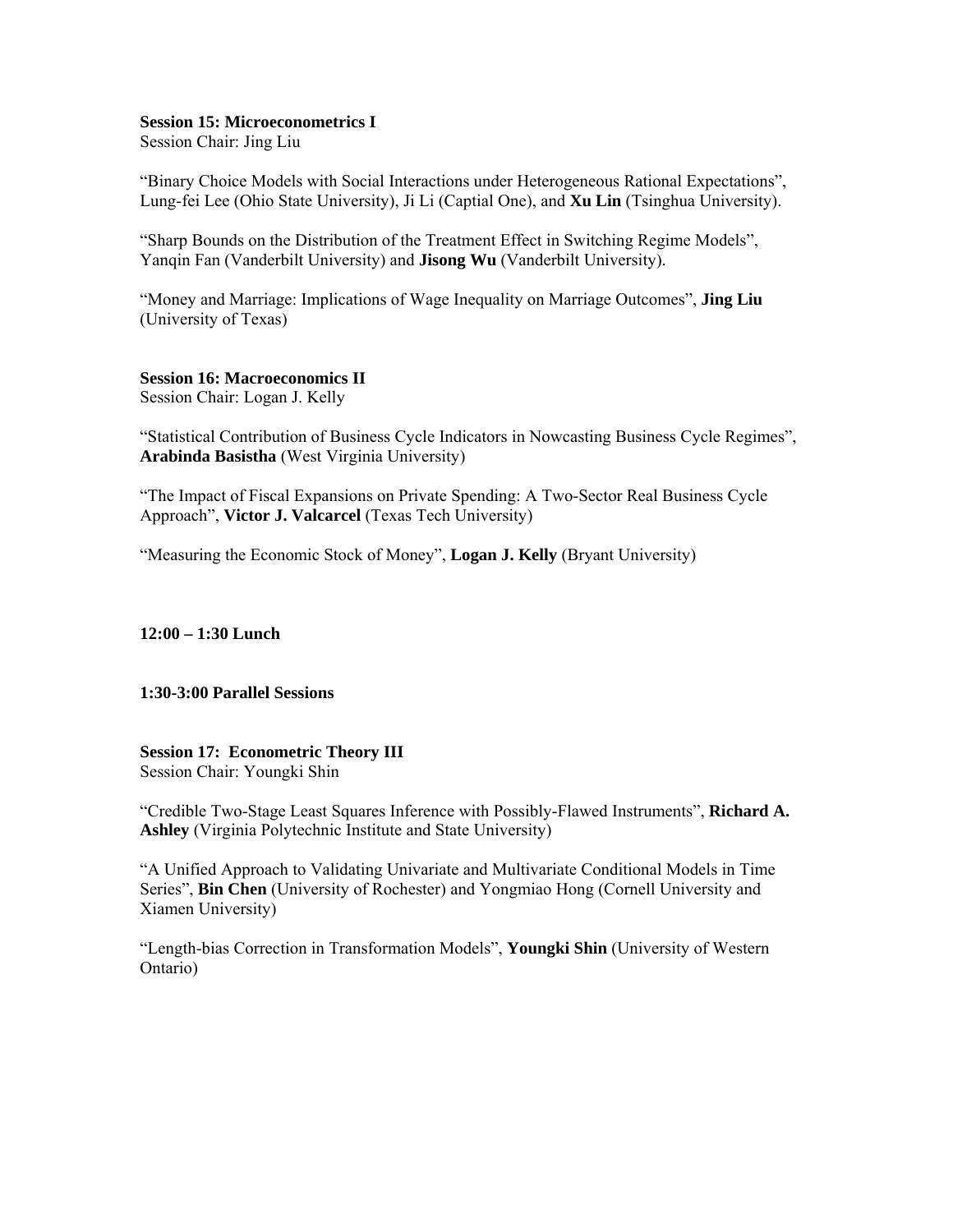# **Session 18: Panel Data II**

Session Chair: Olivier Parent

"Tests for Cross-sectional Dependence in Panel Models: A Random Matrix Theory Approach", Badi H. Baltagi (Syracuse University), **Qu Feng** (Syracuse University), and Chihwa Kao (Syracuse University)

"Instrumental Variable Quantile Regression for Panel Data with Measurement Errors", **Antonio Galvao** (University of Illinois) and Gabriel V. Montes-Rojas (City University London)

"Space and Time Filters Using Panel Data with Random Effects", James P. LaSage (Texas State University San Marcos) and **Olivier Parent** (University of Cincinnati)

#### **Session 19: Nonparametric II**

Session Chair: David T. Jaco-Chávez

"Nonparametric Regression Estimation with General Parametric Error Covariance", Carlos Martins-Filho (Oregon State University) and **Feng Yao** (West Virginia University)

"Functional Coefficient Estimation of Instrumental Variables and Control Function Models", **Ximing Wu** (Texas A&M University), Qi Li (Texas A&M University), and Jianhua Huang ( (Texas A&M University)

"Root-n Uniformly Consistent Density Estimation in Nonparametric Regression Models", Juan Carlos Escanciano (Indiana University) and **David T. Jacho-Chávez** (Indiana University)

## **Session 20: Financial Econometrics II**

Session Chair: Scott Gilbert

"Stock Price Effects of Permanent and Transitory Shocks: the Case of the UK", Andrew Vivian (University of St. Andrews) and **Mark E. Wohar** (University of Nebraska at Omaha)

"Let's Do it Again: Bagging Equity Premium Predictors", **Eric Hillebrand** (Louisiana State University) , Tae-Hwy Lee (University of California Riverside), and Marcelo Medeiros (Pontifical Catholic University of Rio de Janeiro)

"Sizing up the Errors in Models of Risk", **Scott Gilbert** (Southern Illinois University Carbondale) and Petr Zemčík (CERGE-EI Prague)

## **3:00-3:30 Break**

Snow Hall, 3<sup>rd</sup> Floor Lobby